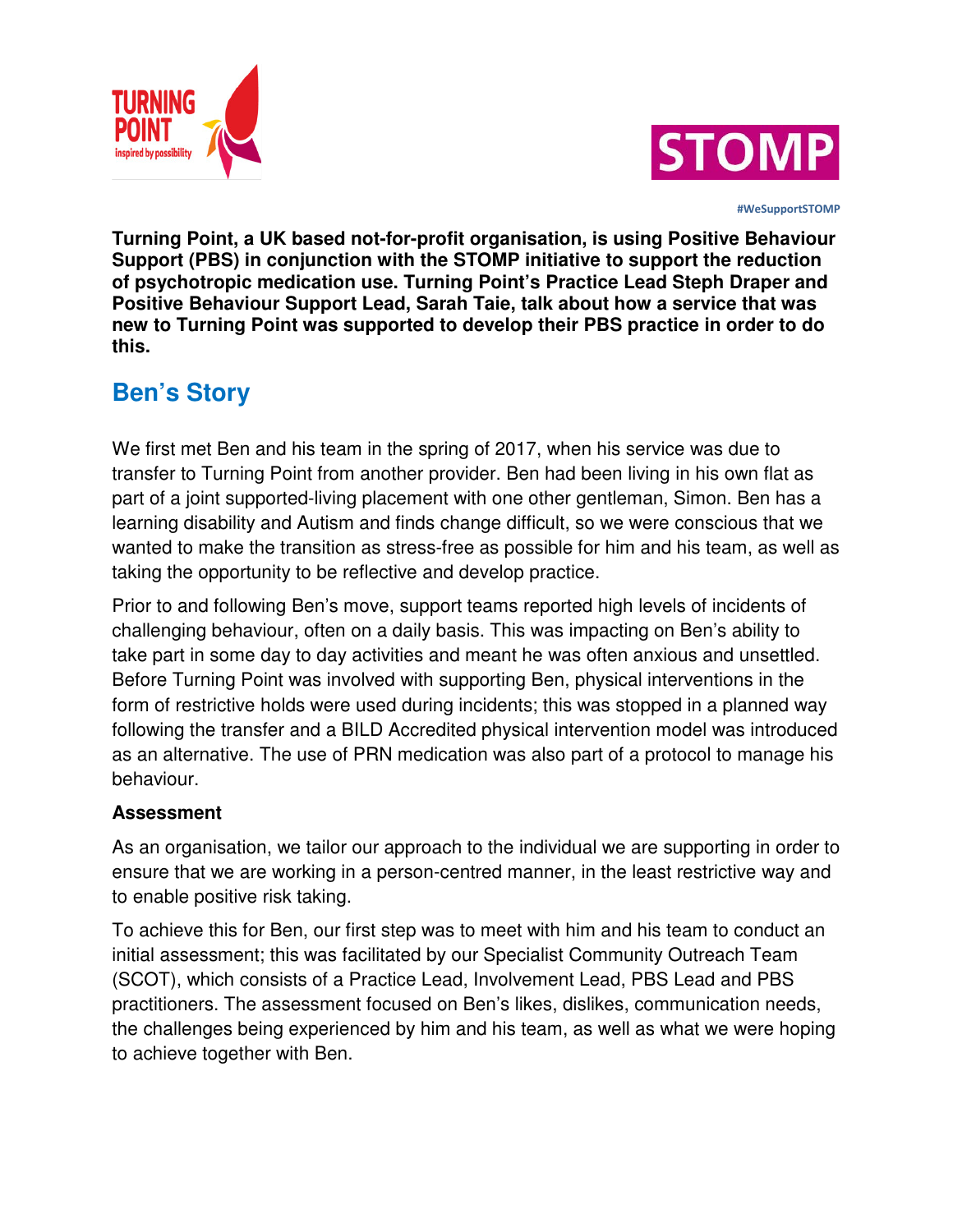The initial assessment was also able to provide us with baseline data on the incidents involving challenging behaviour that were occurring and in turn informed the Training Needs Analysis (TNA) process. Our Risk and Assurance team analysed the incident reports and identified a high use of PRN medication being administered as a reactive strategy.

## **What changes did we want to support Ben and his team to achieve?**

From all the information gathered and data looked at it was clear that the support team and Ben needed to explore different ways to support him when he was experiencing high levels of anxiety.

The SCOT team worked with the support team to look at what needed to be achieved with and for Ben moving forward and identified key areas being:

- To reduce the level of incidents that Ben was experiencing.
- To have a better understanding of Ben's behaviours, what they communicated and have proactive strategies to support him to reduce challenges.
- To develop alternative PBS strategies that would move away from the use of psychotropic medication to manage behaviour.
- For Ben to be more relaxed and settled in his environment and as a result enable him to engage in activities that he enjoyed.
- To support the manager to further develop staff knowledge, confidence and resilience.

## **Who else did we involve in helping us to support Ben at this time?**

Ben does not have any involvement with his family so it was not appropriate to include them at this time. His current support team were able to provide a lot of up to date information as well as being able to draw on some documentation from previous professional input.

As part of this work it was necessary to draw on the skills and expertise of other professionals and these included a trainer/facilitator from Maybo who did person centred training for the team around physical interventions based on least restrictive practices, Autism Plus to complete a sensory assessment and share recommendations with the team, and referrals to SALT. The SCOT team also delivered workshops on PBS.

Engagement with Ben throughout this piece of work was sensitive to his needs and SCOT practitioners would always wait for an indication that Ben was ready/at a suitable stage in his routine to interact with them. He would show his consent to this through his behaviour, such as not leading the practitioner back to the door and engaging in calm tactile behaviour.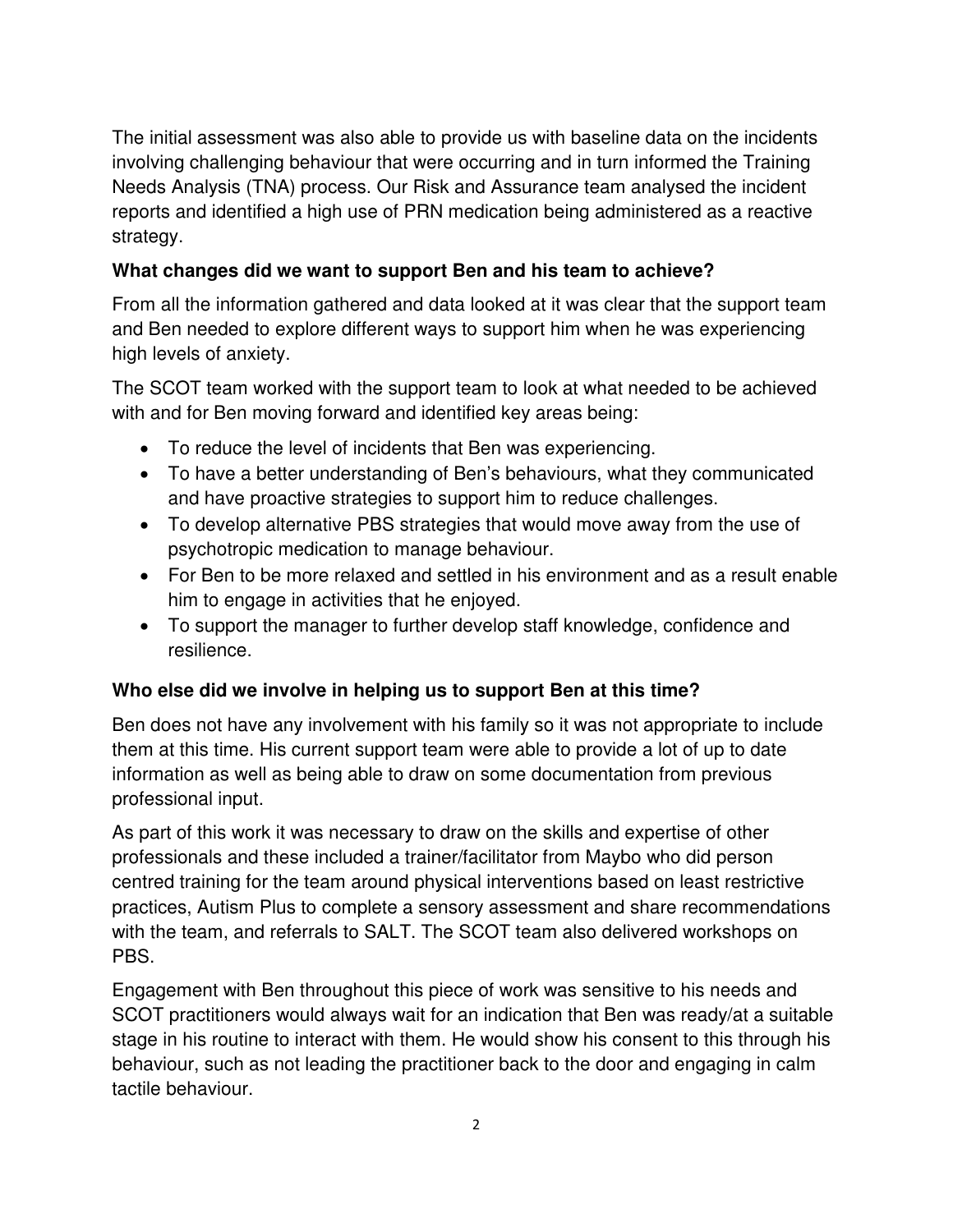## **Staff support**

Using the TNA and working together with our internal Learning & Development team, a staff training programme was devised in order for the whole team to be trained in a BILD accredited PBS model following the transfer to Turning Point. Whilst this was being delivered, our Risk and Assurance team analysed the incident reports and identified a high use of PRN medication being administered as a reactive strategy.

Our Practice Lead, Stephanie Draper, worked with the team leader to implement a STOMP action plan and two of our PBS practitioners began working with Ben and his team to develop PBS practice. There were regular update calls with the manager, Practice Lead, PBS Lead and Risk and Assurance to review progress around the development of the STOMP action plan and how this would be embedded into practice.

Work was done initially with the managers to raise awareness about the impact of psychotropic medication and how PBS can provide alternative, person-centred and proactive strategies that can eliminate the need for PRN use. Managers then discussed the STOMP initiative in team meetings and staff supervisions so that Ben's team understood the aims and values underpinning it, as well as how the SCOT team would work with them to implement PBS approaches to support this.

The PBS practitioners spent time observing support, coaching staff on shift and facilitating reflective practice workshops in order to start developing Ben's PBS plan. Staff were involved in writing the plan, which meant that they were empowered to not only understand why this new way of working was important, but also how they would use the PBS strategies to achieve the intended outcomes for Ben.

Positive Psychology approaches were implemented in order to capture and celebrate successes, such as recording and reflecting on successful diversions and data collection methods were reviewed in order to allow for more detailed information to be captured in regards to incidents. The PBS practitioners analysed incident data to gather information which further informed the PBS plan and reviewed the PRN protocol in order for management to provide meaningful feedback to the relevant medical professionals. Support staff now have a greater awareness about the potential impact of psychotropic medication and are more actively involved in health appointments. They also feel more confident about appropriately challenging the views of medical professionals or raising concerns when needed.

#### **Outcomes**

PBS and STOMP support continues to be provided to Ben and his team, however, there have already been a number of significant positive outcomes. The manager and staff team have developed a greater understanding of the principles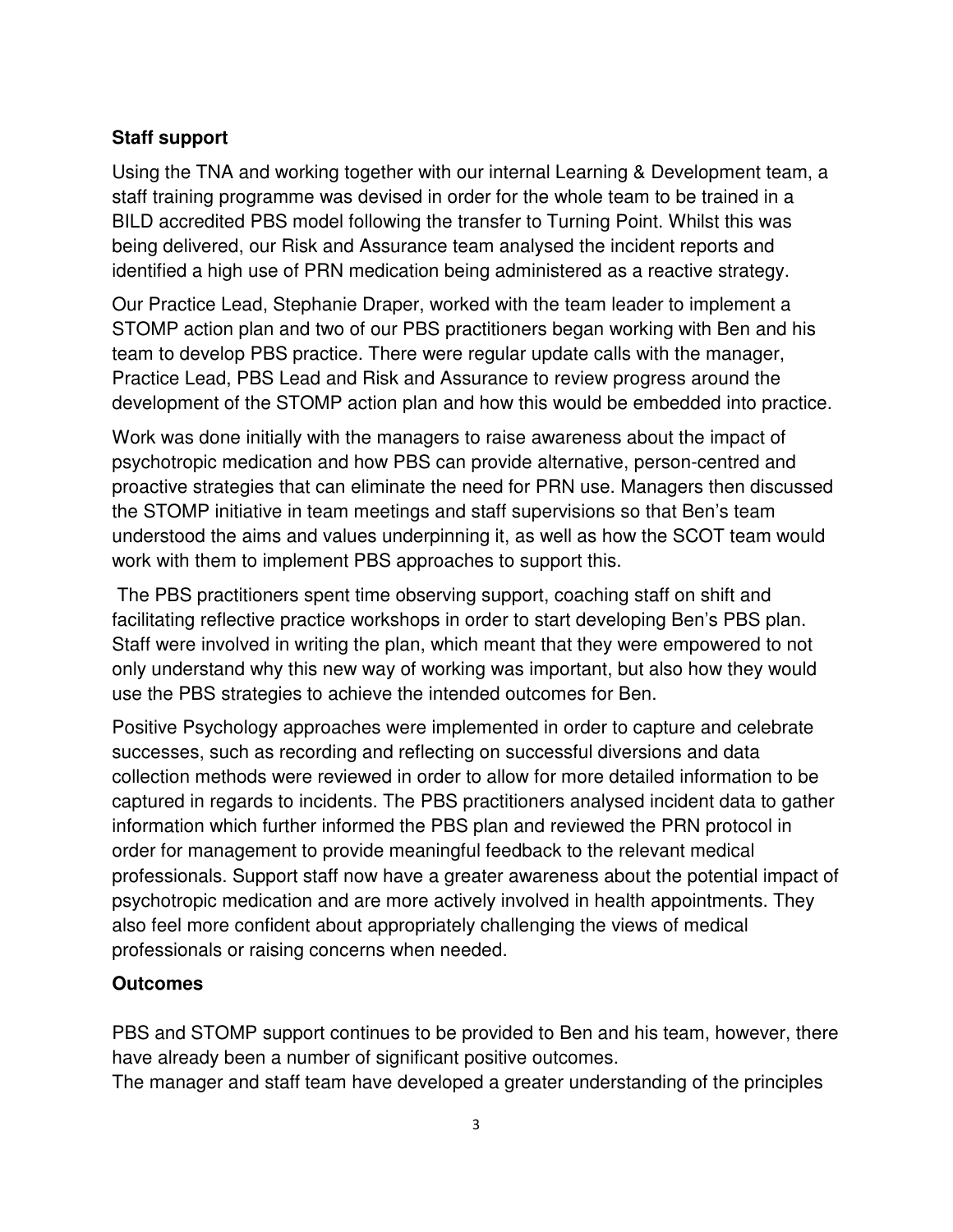of PBS and how they can apply this in practice to supporting Ben and other individuals; this in turn has led to staff feeling more confident in their way of working. This piece of work has resulted in the team changing their practice, taking positive risks and supporting Ben proactively when he is feeling anxious in ways that are underpinned by treating someone with respect and dignity.

**The graph below demonstrates the reduction in incidents and PRN use since the service transferred to Turning Point in March, training began in June and PBS & STOMP input started in July.**



#### **Next Steps**

Support from the SCOT team has continued in order to monitor these reductions and to ensure that they are sustained. The PBS plan and STOMP action plan are being reviewed regularly to observe progress.

The staff team are working together with the SCOT team and Ben to set new, creative and exciting goals.

There will be on-going work being done to adapt the environment to better meet Ben's needs and empower him to freely access the full environment.